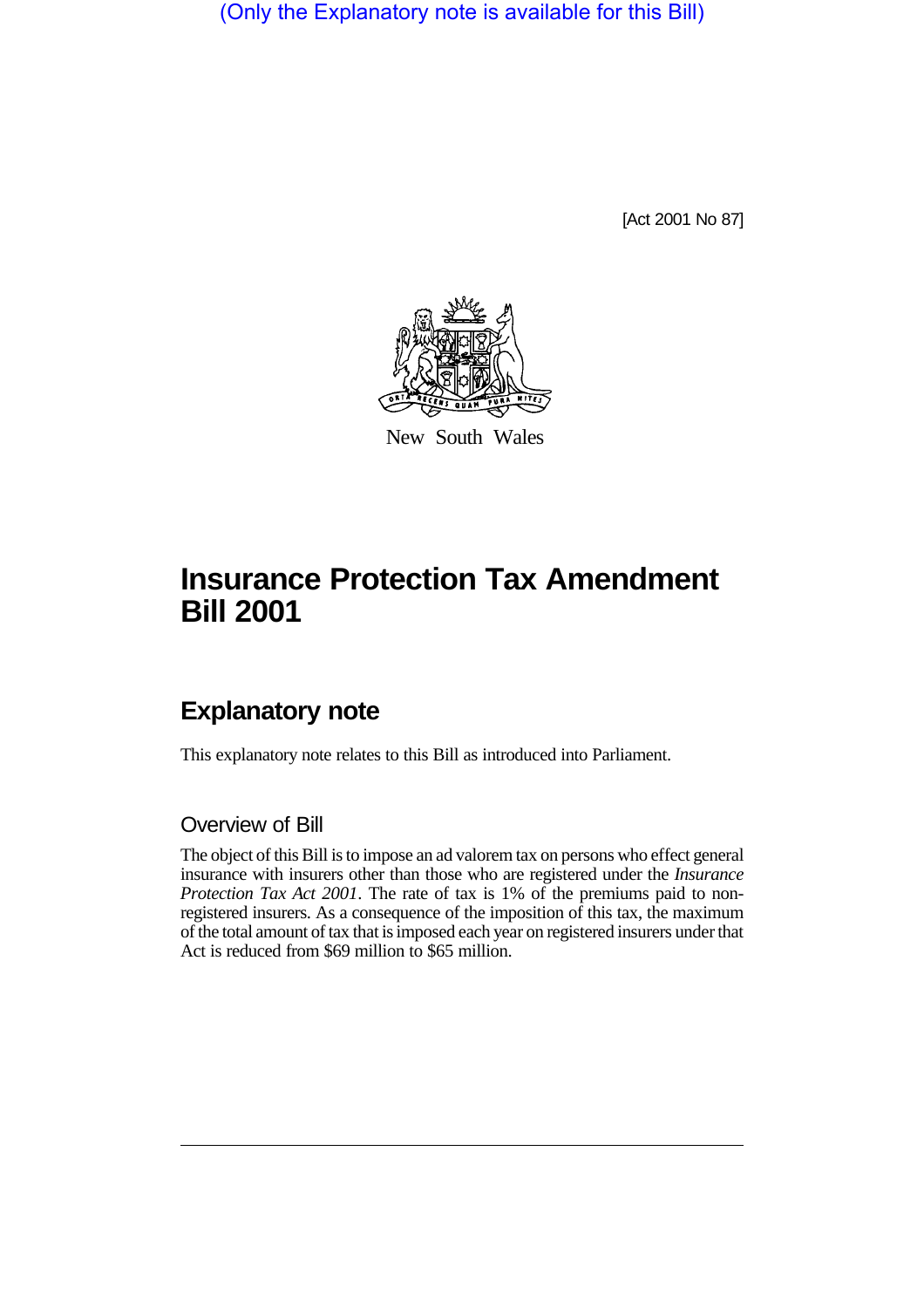Insurance Protection Tax Amendment Bill 2001 [Act 2001 No 87]

Explanatory note

### Outline of provisions

**Clause 1** sets out the name (also called the short title) of the proposed Act.

**Clause 2** provides for the commencement of the proposed Act.

**Clause 3** is a formal provision giving effect to the amendments to the *Insurance Protection Tax Act 2001* set out in Schedule 1.

#### **Schedule 1 Amendments**

**Schedule 1 [1]** substitutes the definition of *insurer* in the Act to assist the distinction between registered and non-registered insurers.

**Schedule 1 [2]**, **[3]**, **[4]** and **[5]** limit the existing provisions in Division 1 of Part 2 of the Act to insurers.

**Schedule 1 [6]** reduces the maximum of the total amount of tax that is imposed each year on insurers from \$69 million to \$65 million.

**Schedule 1 [7]** substitutes section 6 of the Act. The substituted section removes the requirement for a certificate as to an insurer's annual premium income from general insurance to be given by the insurer's auditor as this requirement is considered to be too onerous within the time allowed. The substituted section also allows a single return for a year to be lodged on behalf of two or more insurers who are related bodies corporate.

**Schedule 1 [8]** requires the Chief Commissioner to make an assessment of the combined liability of insurers on whose behalf a single return is lodged.

**Schedule 1 [9]** clarifies the time at which a premium or instalment of premium received by another person on an insurer's behalf is taken to have been received by the insurer.

**Schedule 1 [10]** inserts a new Division 2 (proposed section 11A) into Part 2 of the Act to impose the liability to tax on persons who effect general insurance with nonregistered insurers. **Schedule 1 [11]** makes a consequential amendment.

**Schedule 1 [12]** inserts proposed section 20A into the Act. The proposed section requires the Chief Commissioner to keep a register of the insurers who are registered under the Act. The register is to be open for public inspection without charge.